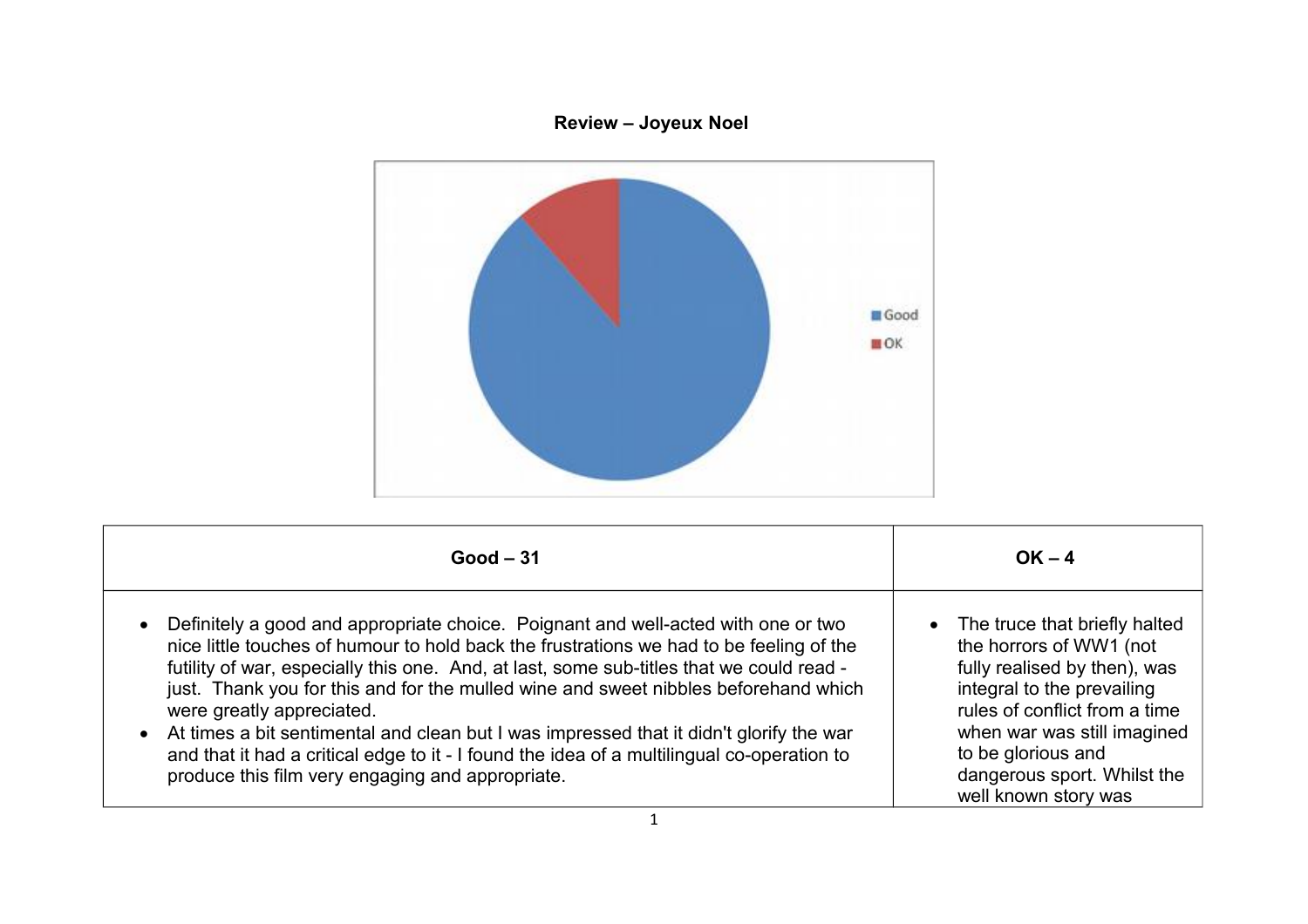- A bit implausible, but the end gave it a bit more edge. Overall, a good entertaining film.
- Thoroughly good. The emphasis on what binds us all, across lines, trenches, frontiers and the like, rather than the differences and divisions, was wonderful and heart warming. If only it had been learned from and resulted in long term benefit.
- A truly excellent & moving film which never tipped over into the mawkish despite the many pitfalls offered by its subject matter; plus the slice of humour offered by the cat's name was inspired & helped to re-enforce the proximity of the trenches. The quiet placing of his cross as the priest departed was a subtle yet significant shot of just the right duration. We sat entranced by the music until the last credit rolled. A good reminder of what Christmas is truly about, Thank you.
- An interesting and moving exercise in being able to see all sides of the conflict. Also showing so many different characters and their attitudes to the war.
- The refreshments were very tasty, and welcome on a cold night, thank you. The film was well executed and watchable. So a 'good' from both of us. A timely showing in light of the centenary of WW1 and the time of year. Merry Christmas and a Happy New Year to you all. Keep up the good work in 2015!
- Really good film and well selected for this year being 100yrs on from the madness of Flanders. Thanks. ps the drinks and food helped warm a cold night.
- Mostly Good, thanks for festive refreshments.
- Excellent! A moving and matter of fact portrayal of people using their common sense in the face of the inane dictat from above. Shame we never seem to learn.
- Excellent picture, thoroughly enjoyed it. Great collaboration from the countries in the making of the film which only emphasised the Christmas Eve 'truce'.
- A little 'twee' in places and the woman in the evening dress was so unnecessary, however it was well acted and it definitely made you think about the men killed for political means.
- Nice to screen at Christmas.
- I and my companion enjoyed the film. It might have been sad if you have personal connections to people fallen at the time. From cinema point of view I felt watching a production based on international cooperation feels very positive and I think different angles to this war were taken up. The humour sensitively added to the watchability and

competently told and the uniforms accurate, the film failed because the atmosphere was more that of a half time interval in a football match.

- Interesting but a little tacky. Any chance of putting the lights back on a little earlier after the film finishes? The credits were interminable!
- The 'futility of war' message came over loud and clear; once or twice it nearly tipped into trite sentimentality but it more often made me sad and angry. Many thanks for the seasonal refreshments.
- $\bullet$